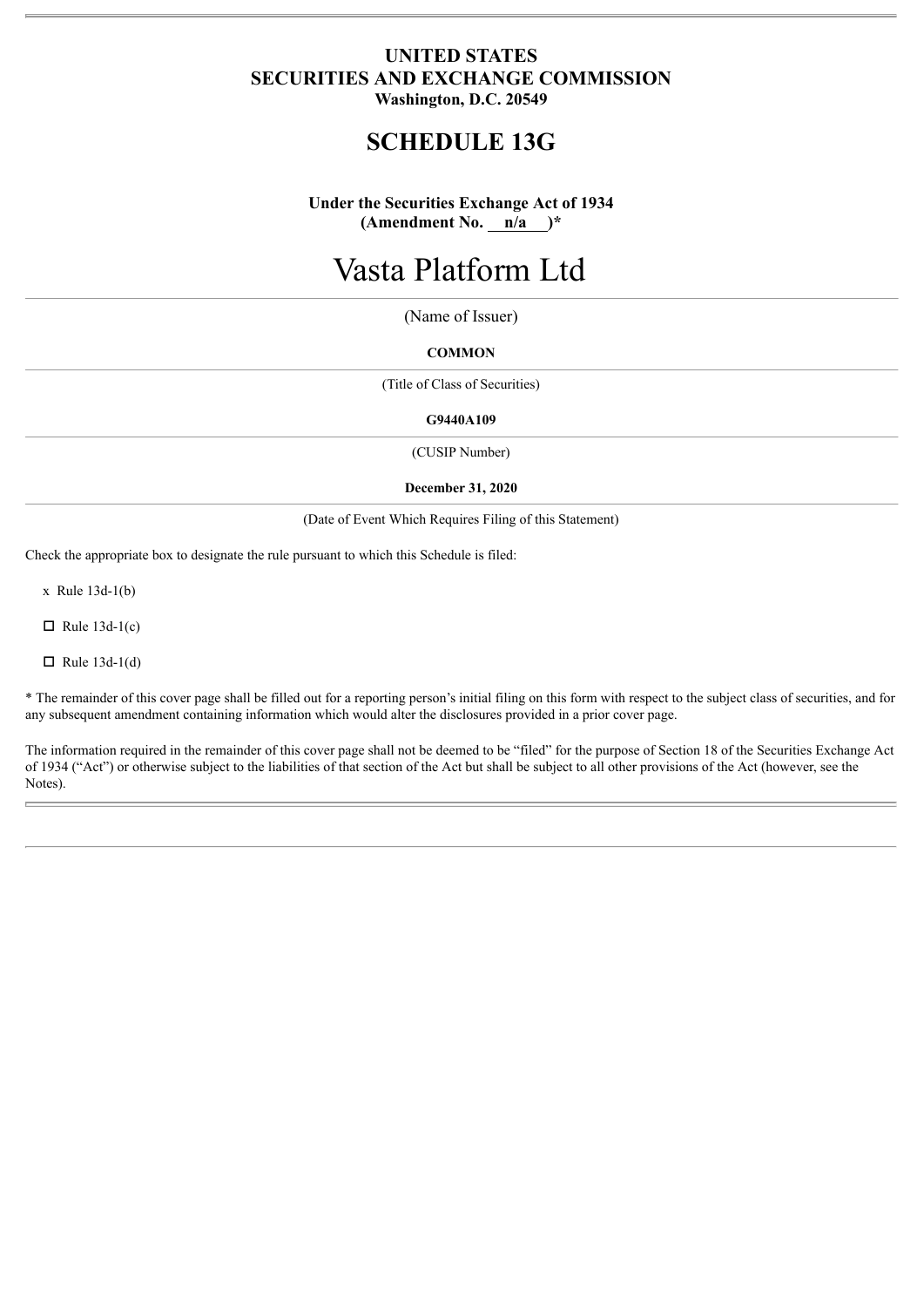| <b>CUSIP</b><br>No. |                                                                                                                                | G9440A109 |                                                                     |  |  |  |  |
|---------------------|--------------------------------------------------------------------------------------------------------------------------------|-----------|---------------------------------------------------------------------|--|--|--|--|
| 1                   | <b>NAMES OF REPORTING PERSONS</b><br>I.R.S. IDENTIFICATION NOS. OF ABOVE PERSONS (ENTITIES ONLY)<br>Neuberger Berman Group LLC |           |                                                                     |  |  |  |  |
|                     |                                                                                                                                |           | CHECK THE APPROPRIATE BOX IF A MEMBER OF A GROUP (SEE INSTRUCTIONS) |  |  |  |  |
| $\boldsymbol{2}$    | (a) $\Box$<br>(b) x                                                                                                            |           |                                                                     |  |  |  |  |
|                     | <b>SEC USE ONLY</b>                                                                                                            |           |                                                                     |  |  |  |  |
| $\mathbf{3}$        |                                                                                                                                |           |                                                                     |  |  |  |  |
|                     |                                                                                                                                |           | CITIZENSHIP OR PLACE OF ORGANIZATION                                |  |  |  |  |
| 4                   | Delaware                                                                                                                       |           |                                                                     |  |  |  |  |
|                     |                                                                                                                                |           | <b>SOLE VOTING POWER</b>                                            |  |  |  |  |
|                     |                                                                                                                                | 5         | $\overline{0}$                                                      |  |  |  |  |
|                     |                                                                                                                                |           | <b>SHARED VOTING POWER</b>                                          |  |  |  |  |
|                     |                                                                                                                                | 6         | 1121097                                                             |  |  |  |  |
|                     | <b>NUMBER OF</b>                                                                                                               |           | <b>SOLE DISPOSITIVE POWER</b>                                       |  |  |  |  |
|                     | <b>SHARES</b><br><b>BENEFICIALLY</b>                                                                                           |           | $\mathbf{0}$                                                        |  |  |  |  |
|                     | <b>OWNED BY</b><br><b>EACH</b>                                                                                                 |           | <b>SHARED DISPOSITIVE POWER</b>                                     |  |  |  |  |
|                     | <b>REPORTING</b><br>PERSON WITH:                                                                                               | 8         | 1460244                                                             |  |  |  |  |
|                     | AGGREGATE AMOUNT BENEFICIALLY OWNED BY EACH REPORTING PERSON                                                                   |           |                                                                     |  |  |  |  |
| 9                   |                                                                                                                                |           |                                                                     |  |  |  |  |
|                     | 1460244<br>CHECK IF THE AGGREGATE AMOUNT IN ROW (9) EXCLUDES CERTAIN SHARES (SEE INSTRUCTIONS)                                 |           |                                                                     |  |  |  |  |
| 10                  |                                                                                                                                |           |                                                                     |  |  |  |  |
|                     | $\Box$                                                                                                                         |           | PERCENT OF CLASS REPRESENTED BY AMOUNT IN ROW (9)                   |  |  |  |  |
|                     |                                                                                                                                |           |                                                                     |  |  |  |  |
| 11                  | 6.84%                                                                                                                          |           |                                                                     |  |  |  |  |
|                     | TYPE OF REPORTING PERSON (SEE INSTRUCTIONS)                                                                                    |           |                                                                     |  |  |  |  |
| 12                  | HC                                                                                                                             |           |                                                                     |  |  |  |  |

FOOTNOTES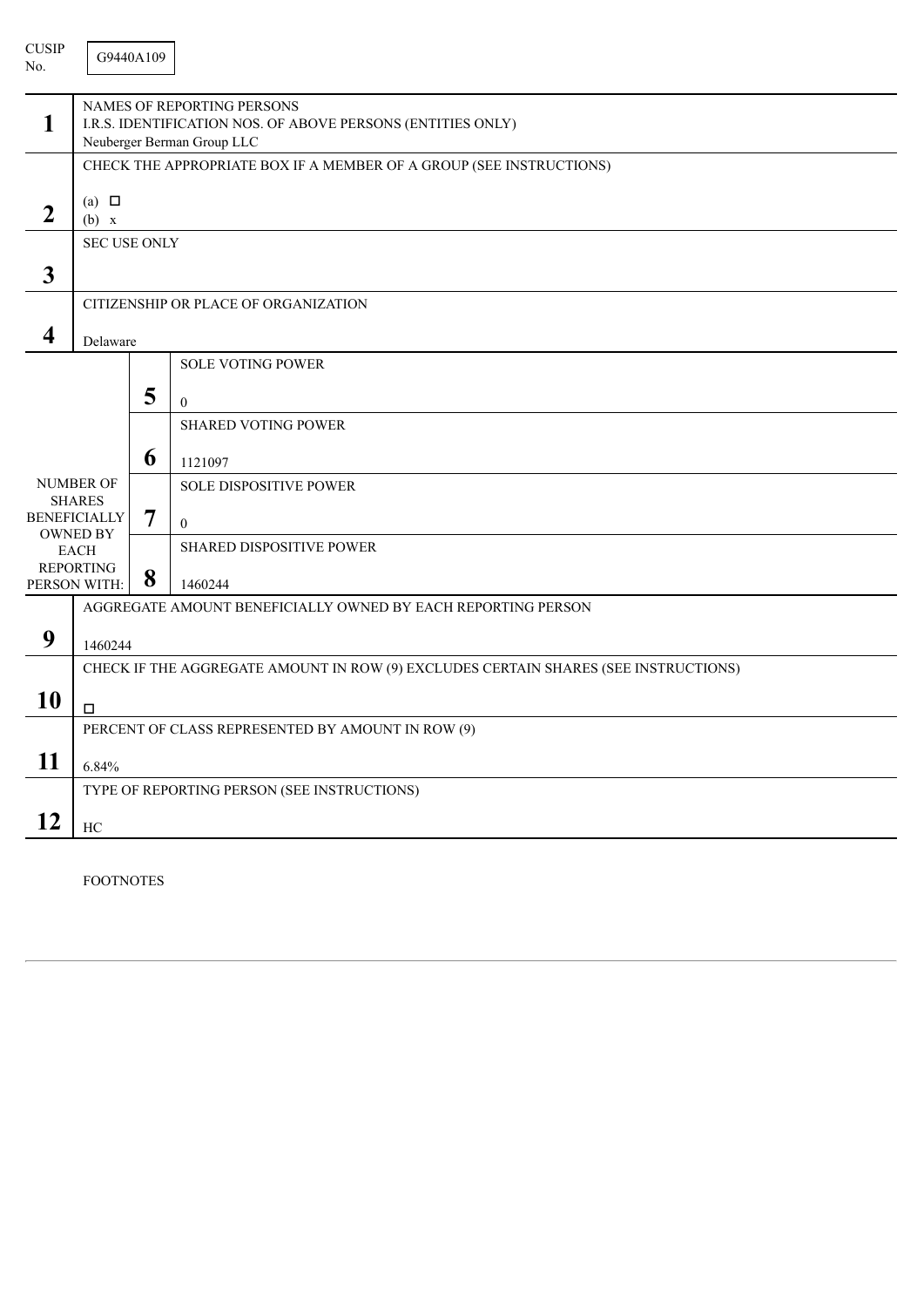| <b>CUSIP</b><br>No. |                                                                                                                                              | G9440A109 |                                                                     |  |  |  |
|---------------------|----------------------------------------------------------------------------------------------------------------------------------------------|-----------|---------------------------------------------------------------------|--|--|--|
| 1                   | <b>NAMES OF REPORTING PERSONS</b><br>I.R.S. IDENTIFICATION NOS. OF ABOVE PERSONS (ENTITIES ONLY)<br>Neuberger Berman Investment Advisers LLC |           |                                                                     |  |  |  |
|                     |                                                                                                                                              |           | CHECK THE APPROPRIATE BOX IF A MEMBER OF A GROUP (SEE INSTRUCTIONS) |  |  |  |
| $\boldsymbol{2}$    | (a) $\Box$<br>(b) x                                                                                                                          |           |                                                                     |  |  |  |
|                     | <b>SEC USE ONLY</b>                                                                                                                          |           |                                                                     |  |  |  |
| $\mathbf{3}$        |                                                                                                                                              |           |                                                                     |  |  |  |
|                     |                                                                                                                                              |           | CITIZENSHIP OR PLACE OF ORGANIZATION                                |  |  |  |
| 4                   | Delaware                                                                                                                                     |           |                                                                     |  |  |  |
|                     |                                                                                                                                              |           | <b>SOLE VOTING POWER</b>                                            |  |  |  |
|                     |                                                                                                                                              | 5         | $\overline{0}$                                                      |  |  |  |
|                     |                                                                                                                                              |           | <b>SHARED VOTING POWER</b>                                          |  |  |  |
|                     |                                                                                                                                              | 6         | 1121097                                                             |  |  |  |
|                     | <b>NUMBER OF</b>                                                                                                                             |           | <b>SOLE DISPOSITIVE POWER</b>                                       |  |  |  |
|                     | <b>SHARES</b><br><b>BENEFICIALLY</b>                                                                                                         |           | $\mathbf{0}$                                                        |  |  |  |
|                     | <b>OWNED BY</b><br><b>EACH</b>                                                                                                               |           | <b>SHARED DISPOSITIVE POWER</b>                                     |  |  |  |
|                     | <b>REPORTING</b><br>PERSON WITH:                                                                                                             | 8         | 1460244                                                             |  |  |  |
|                     |                                                                                                                                              |           | AGGREGATE AMOUNT BENEFICIALLY OWNED BY EACH REPORTING PERSON        |  |  |  |
| 9                   |                                                                                                                                              |           |                                                                     |  |  |  |
|                     | 1460244<br>CHECK IF THE AGGREGATE AMOUNT IN ROW (9) EXCLUDES CERTAIN SHARES (SEE INSTRUCTIONS)                                               |           |                                                                     |  |  |  |
| 10                  |                                                                                                                                              |           |                                                                     |  |  |  |
|                     | $\Box$                                                                                                                                       |           |                                                                     |  |  |  |
|                     | PERCENT OF CLASS REPRESENTED BY AMOUNT IN ROW (9)                                                                                            |           |                                                                     |  |  |  |
| 11                  | 6.84%                                                                                                                                        |           |                                                                     |  |  |  |
|                     |                                                                                                                                              |           | TYPE OF REPORTING PERSON (SEE INSTRUCTIONS)                         |  |  |  |
| 12                  | IA                                                                                                                                           |           |                                                                     |  |  |  |

FOOTNOTES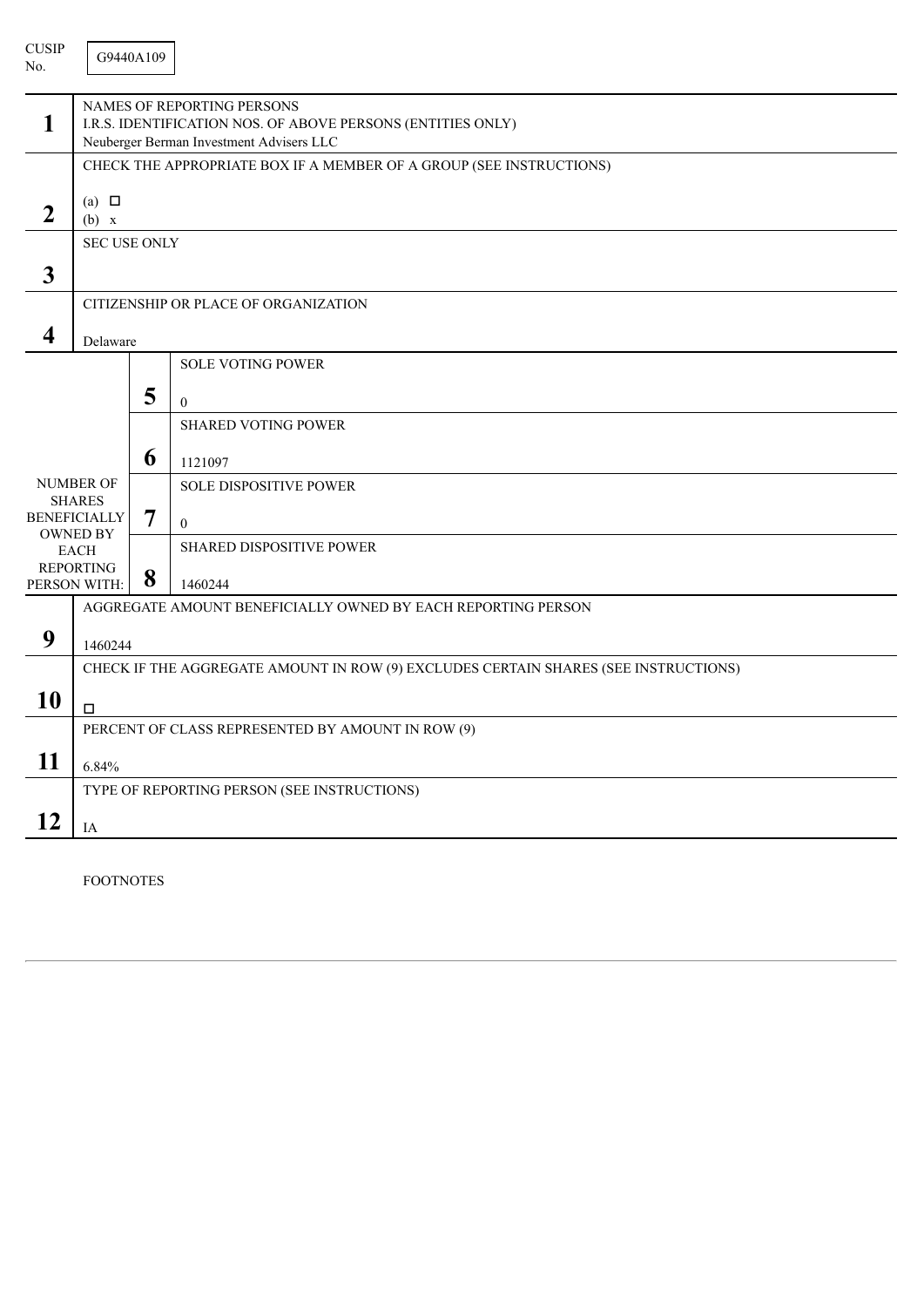### **Item 1.**

|         | (a) | Name of Issuer<br>Vasta Platform Ltd                                                                                              |
|---------|-----|-----------------------------------------------------------------------------------------------------------------------------------|
|         |     |                                                                                                                                   |
|         | (b) | Address of Issuer's Principal Executive Offices<br>AVENIDA PAULISTA, 1106, 10TH FLOOR<br><b>BELA VISTA SAO PAULO D5 01310-100</b> |
| Item 2. |     |                                                                                                                                   |
|         | (a) | Name of Person Filing<br>Neuberger Berman Group LLC<br>Neuberger Berman Investment Advisers LLC                                   |
|         |     |                                                                                                                                   |
|         | (b) | Address of Principal Business Office or, if none, Residence<br>1290 Avenue of the Americas<br>New York, NY 10104                  |
|         | (c) | Citizenship<br>Delaware                                                                                                           |
|         | (d) | Title of Class of Securities<br>COMMON                                                                                            |

(e) CUSIP Number G9440A109

# Item 3. If this statement is filed pursuant to §§240.13d-1(b) or 240.13d-2(b) or (c), check whether the person filing is a:

| (a) | $\Box$       | Broker or dealer registered under section 15 of the Act (15 U.S.C. 780).                                                                                                           |
|-----|--------------|------------------------------------------------------------------------------------------------------------------------------------------------------------------------------------|
| (b) | $\Box$       | Bank as defined in section $3(a)(6)$ of the Act (15 U.S.C. 78c).                                                                                                                   |
| (c) | $\Box$       | Insurance company as defined in section $3(a)(19)$ of the Act (15 U.S.C. 78c).                                                                                                     |
| (d) | $\Box$       | Investment company registered under section 8 of the Investment Company Act of 1940 (15 U.S.C 80a-8).                                                                              |
| (e) | $\Box$       | An investment adviser in accordance with $\S 240.13d-1(b)(1)(ii)(E)$ ;                                                                                                             |
| (f) | $\Box$       | An employee benefit plan or endowment fund in accordance with $\S 240.13d-1(b)(1)(ii)(F)$ ;                                                                                        |
| (g) | $\Box$       | A parent holding company or control person in accordance with $\S 240.13d-1(b)(1)(ii)(G)$ ;                                                                                        |
| (h) | $\Box$       | A savings associations as defined in Section 3(b) of the Federal Deposit Insurance Act (12 U.S.C. 1813);                                                                           |
| (i) | $\Box$       | A church plan that is excluded from the definition of an investment company under section $3(c)(14)$ of the Investment Company<br>Act of 1940 (15 U.S.C. 80a-3);                   |
| (j) | Д            | A non-U.S. institution in accordance with $\S 240.13d-1(b)(1)(ii)(J)$ .                                                                                                            |
| (k) | $\mathbf{X}$ | A group, in accordance with § 240.13d-1(b)(1)(ii)(K). If filing as a non-U.S. institution in accordance with § 240.13d-1(b)(1)(ii)<br>(J), please specify the type of institution: |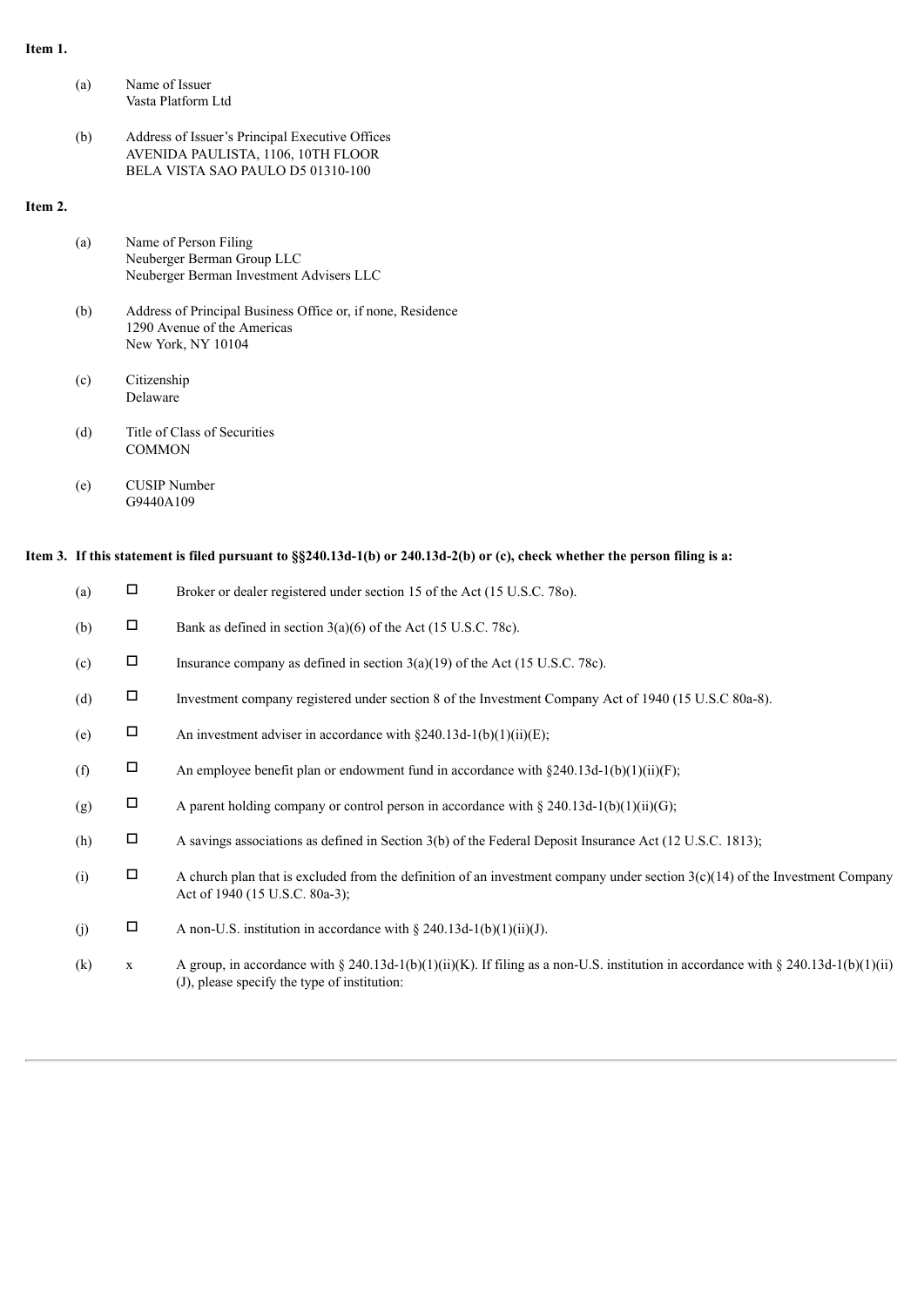#### **Item 4. Ownership.**

Provide the following information regarding the aggregate number and percentage of the class of securities of the issuer identified in Item 1.

- (a) Amount beneficially owned: 1,460,244
- (b) Percent of class: 6.84%
- (c) Number of shares as to which the person has:
	- (i) Sole power to vote or to direct the vote: 0
	- (ii) Shared power to vote or to direct the vote: 1,121,097
	- (iii) Sole power to dispose or to direct the disposition of: 0
	- (iv) Shared power to dispose or to direct the disposition of: 1,460,244

#### **Item 5. Ownership of Five Percent or Less of a Class**

If this statement is being filed to report the fact that as of the date hereof the reporting person has ceased to be the beneficial owner of more than five percent of the class of securities, check the following  $\Box$ .

#### **Item 6. Ownership of More than Five Percent on Behalf of Another Person.**

#### Item 6

Neuberger Berman Group LLC and its affiliates may be deemed to be beneficial owners of securities for purposes of Exchange Act Rule 13d-3 because they or certain affiliated persons have shared power to retain, dispose of or vote the securities of unrelated clients. Neuberger Berman Group LLC or its affiliated persons do not, however, have any economic interest in the securities of those clients. The clients have the sole right to receive and the power to direct the receipt of dividends from or proceeds from the sale of such securities. Other than named in this filing, no one client has an interest of more than 5% of the issuer.

With regard to the shares set forth under item  $4(c)(ii)$ , Neuberger Berman Group LLC may be deemed to be the beneficial owner for purposes of Rule 13d-3 because certain affiliated persons have shared power to retain, dispose of and vote the securities. In addition to the holdings of individual advisory clients, Neuberger Berman Investment Advisers LLC serves as investment manager of Neuberger Berman Group LLC's various registered mutual funds which hold such shares. The holdings belonging to clients of Neuberger Berman Trust Co N.A., Neuberger Berman Trust Co of Delaware N.A., Neuberger Berman Asia Ltd., Neuberger Berman Breton Hill ULC and Neuberger Berman Investment Advisers LLC are also aggregated to comprise the holdings referenced herein.

In addition to the shares set forth under Item  $4(c)(ii)$  for which Neuberger entities also have shared power to dispose of the shares, item 4(c)(iv) also includes shares from individual client accounts over which Neuberger Berman Investment Advisers LLC has shared power to dispose but does not have voting power over these shares. The holdings of Neuberger Berman Trust Co N.A., Neuberger Berman Trust Co of Delaware N.A., Neuberger Berman Asia Ltd., Neuberger Berman Breton Hill ULC and Neuberger Berman Investment Advisers LLC, are also aggregated to comprise the holdings referenced herein.

#### Item 7. Identification and Classification of the Subsidiary Which Acquired the Security Being Reported on By the Parent Holding Company

**Item 8. Identification and Classification of Members of the Group**

**Item 9. Notice of Dissolution of Group**